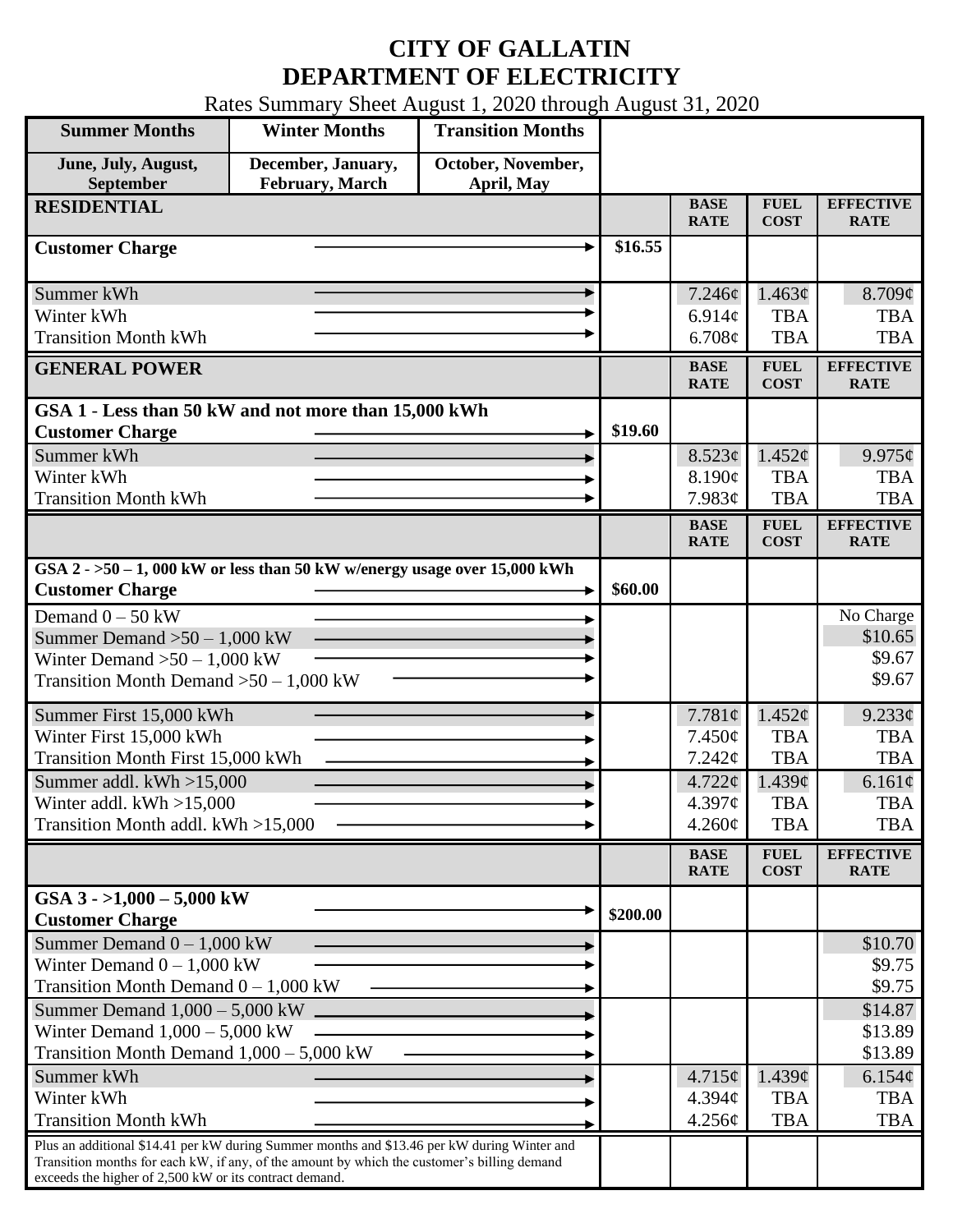| <b>Summer Months</b>                                         | <b>Winter Months</b>                             | <b>Transition Months</b> |         |                               |                            |                                 |
|--------------------------------------------------------------|--------------------------------------------------|--------------------------|---------|-------------------------------|----------------------------|---------------------------------|
| June, July, August,                                          | December, January,                               | October, November,       |         |                               |                            |                                 |
| September                                                    | February, March                                  | April, May               |         |                               |                            |                                 |
| <b>GENERAL POWER CONTINUE</b>                                |                                                  |                          |         | <b>BASE</b><br><b>RATE</b>    | <b>FUEL</b><br><b>COST</b> | <b>EFFECTIVE</b><br><b>RATE</b> |
| <b>TD GSA</b>                                                |                                                  |                          |         |                               |                            |                                 |
| <b>Customer Charge</b>                                       |                                                  |                          | \$1,500 |                               |                            |                                 |
| <b>Onpeak Summer Demand</b>                                  |                                                  |                          |         |                               |                            | \$10.95                         |
| <b>Onpeak Winter Demand</b>                                  |                                                  |                          |         |                               |                            | \$9.99                          |
| <b>Onpeak Transition Month Demand</b>                        |                                                  |                          |         |                               |                            | \$9.99                          |
| <b>Offpeak Excess of Contract Demand</b>                     |                                                  |                          |         |                               |                            |                                 |
| Summer                                                       |                                                  |                          |         |                               |                            | \$10.95                         |
| Winter                                                       |                                                  |                          |         |                               |                            | \$9.99                          |
| Transition                                                   |                                                  |                          |         |                               |                            | \$9.99                          |
| <b>Max Demand</b>                                            |                                                  |                          |         |                               |                            | \$5.23                          |
| <b>Onpeak Summer kWh</b>                                     |                                                  |                          |         | 8.049¢                        | 1.456¢                     | 9.505¢                          |
| <b>Onpeak Winter kWh</b>                                     |                                                  |                          |         | 6.520¢                        | <b>TBA</b>                 | <b>TBA</b>                      |
| <b>Onpeak Transition Month kWh</b>                           |                                                  |                          |         | 5.115¢                        | <b>TBA</b>                 | <b>TBA</b>                      |
| Offpeak Summer kWh First 200 HUD                             |                                                  |                          |         | $4.700\phi$                   | 1.456¢                     | 6.156¢                          |
| Offpeak Summer kWh Next 200 HUD                              |                                                  |                          |         | $0.452\epsilon$               | 1.456¢                     | 1.908¢                          |
| <b>Additional HUD</b>                                        |                                                  |                          |         | 0.149¢                        | 1.456¢                     | 1.605¢                          |
| Offpeak Winter kWh First 200 HUD                             |                                                  |                          |         | 4.996¢                        | <b>TBA</b>                 | <b>TBA</b>                      |
| Offpeak Winter kWh Next 200 HUD                              |                                                  |                          |         | $0.452\varphi$                | <b>TBA</b>                 | <b>TBA</b>                      |
| <b>Additional HUD</b>                                        |                                                  |                          |         | 0.149¢                        | <b>TBA</b>                 | <b>TBA</b>                      |
| Offpeak Transition kWh First 200 HUD                         |                                                  |                          |         | 5.115¢                        | <b>TBA</b>                 | <b>TBA</b>                      |
| Offpeak Transition kWh Next 200 HUD<br><b>Additional HUD</b> |                                                  |                          |         | .452 $\varphi$<br>.149 $\phi$ | <b>TBA</b><br><b>TBA</b>   | <b>TBA</b><br><b>TBA</b>        |
|                                                              |                                                  |                          |         | <b>BASE</b>                   | <b>FUEL</b>                | <b>EFFECTIVE</b>                |
|                                                              |                                                  |                          |         | <b>RATE</b>                   | <b>COST</b>                | <b>RATE</b>                     |
| GSB Demands from $5,001 - 15,000$ kW                         |                                                  |                          |         |                               |                            |                                 |
| <b>Customer Charge</b>                                       |                                                  |                          | \$1,500 |                               |                            |                                 |
| Onpeak Summer Demand $5,000 - 15,000$ kW                     |                                                  |                          |         |                               |                            | \$10.87                         |
| Onpeak Winter Demand $5,000 - 15,000$ kW                     |                                                  |                          |         |                               |                            | \$9.90                          |
|                                                              | Onpeak Transition Month Demand 5,000 - 15,000 kW |                          |         |                               |                            | \$9.90                          |
| <b>Offpeak Excess of Contract Demand</b>                     |                                                  |                          |         |                               |                            |                                 |
| Summer                                                       |                                                  |                          |         |                               |                            | \$10.87                         |
| Winter                                                       |                                                  |                          |         |                               |                            | \$9.90                          |
| Transition                                                   |                                                  |                          |         |                               |                            | \$9.90                          |
| <b>Max Demand</b>                                            |                                                  |                          |         |                               |                            | \$5.21                          |
| <b>Onpeak Summer kWh</b>                                     |                                                  |                          |         | 6.513¢                        | 1.330¢                     | 7.843¢                          |
| <b>Onpeak Winter kWh</b>                                     |                                                  |                          |         | 5.378 $\phi$                  | <b>TBA</b>                 | <b>TBA</b>                      |
| <b>Onpeak Transition Month kWh</b>                           |                                                  |                          |         | 3.990¢                        | <b>TBA</b>                 | <b>TBA</b>                      |
| Offpeak Summer kWh First 200 HUD                             |                                                  |                          |         | 4.022¢                        | 1.330¢                     | $5.352\ell$                     |
| Offpeak Summer kWh Next 200 HUD                              |                                                  |                          |         | 0.564¢                        | 1.330¢                     | $1.894\ell$                     |
| <b>Additional HUD</b>                                        |                                                  |                          |         | 0.223¢                        | 1.330¢                     | $1.553\ell$                     |
| Offpeak Winter kWh First 200 HUD                             |                                                  |                          |         | 4.244 <sub>c</sub>            | <b>TBA</b>                 | <b>TBA</b>                      |
| Offpeak Winter kWh Next 200 HUD                              |                                                  |                          |         | 0.564¢                        | <b>TBA</b>                 | <b>TBA</b>                      |
| <b>Additional HUD</b>                                        |                                                  |                          |         | $0.223\phi$                   | <b>TBA</b>                 | <b>TBA</b>                      |
| Offpeak Transition kWh First 200 HUD                         |                                                  |                          |         | $3.990\text{¢}$<br>0.564¢     | <b>TBA</b><br><b>TBA</b>   | <b>TBA</b><br><b>TBA</b>        |
| Offpeak Transition kWh Next 200 HUD<br><b>Additional HUD</b> |                                                  |                          |         | $0.223\phi$                   | <b>TBA</b>                 | <b>TBA</b>                      |
|                                                              |                                                  |                          |         |                               |                            |                                 |

## **Page 2 - Rates Summary Sheet August 1, 2020 through August 31, 2020**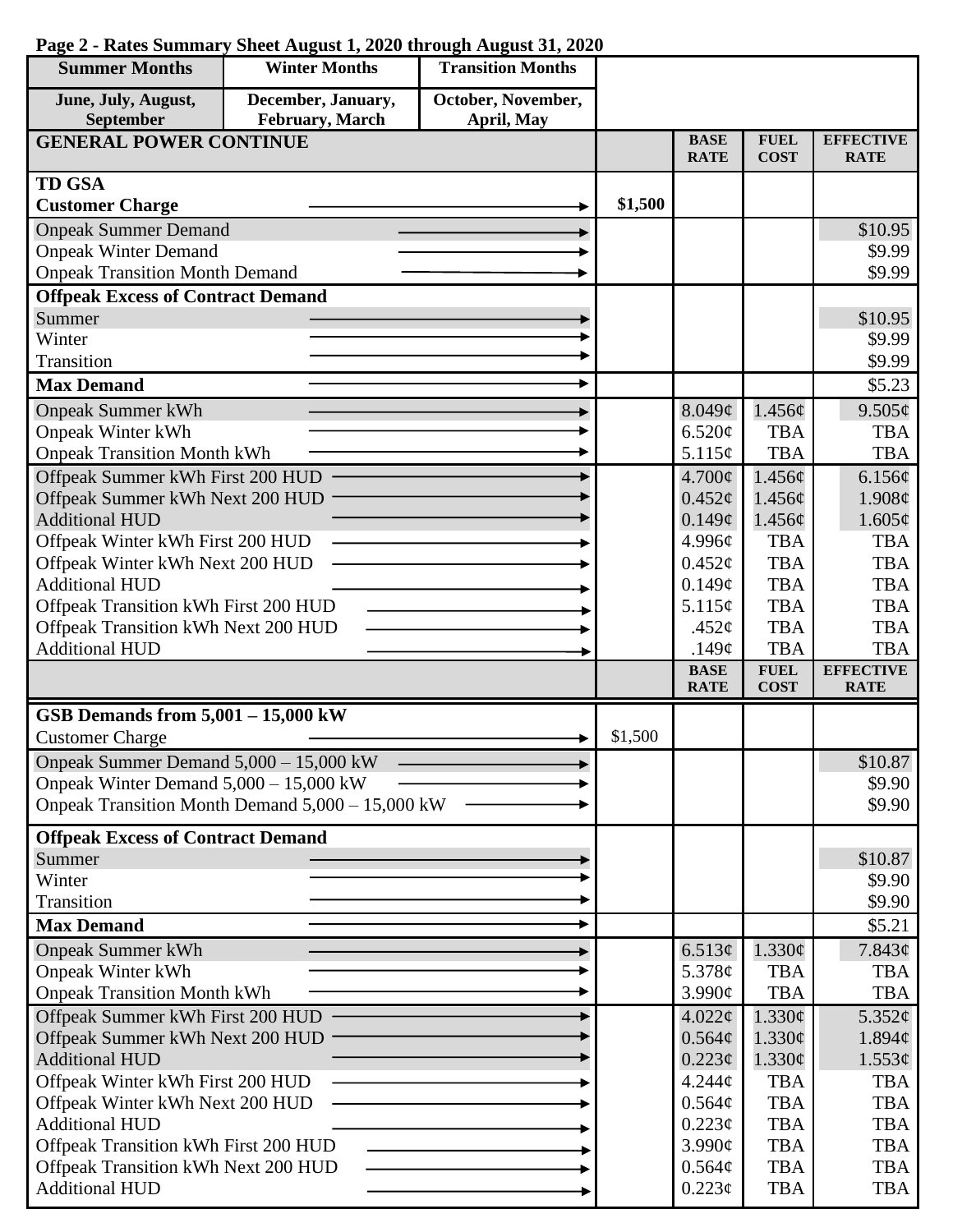## **Page 3 - Rates Summary Sheet August 1, 2020 through August 31, 2020**

| <b>Summer Months</b>                                                            | <b>Winter Months</b>                  | <b>Transition Months</b>         |         |                            |                            |                                 |
|---------------------------------------------------------------------------------|---------------------------------------|----------------------------------|---------|----------------------------|----------------------------|---------------------------------|
| June, July, August,<br>September                                                | December, January,<br>February, March | October, November,<br>April, May |         |                            |                            |                                 |
| <b>GENERAL POWER CONTINUE</b>                                                   |                                       |                                  |         | <b>BASE</b><br><b>RATE</b> | <b>FUEL</b><br><b>COST</b> | <b>EFFECTIVE</b><br><b>RATE</b> |
| MSB Demands greater than 5,000 kW                                               |                                       |                                  |         |                            |                            |                                 |
| <b>Customer Charge</b>                                                          |                                       |                                  | \$1,500 |                            |                            |                                 |
| Onpeak Summer Demand > 5,000                                                    |                                       |                                  |         |                            |                            | \$10.24                         |
| Onpeak Winter Demand > 5,000                                                    |                                       |                                  |         |                            |                            | \$9.27                          |
| Onpeak Transition Month Demand > 5,000                                          |                                       |                                  |         |                            |                            | \$9.27                          |
| <b>Max Demand</b>                                                               |                                       |                                  |         |                            |                            | \$2.26                          |
| <b>Offpeak Excess of Contract Demand</b>                                        |                                       |                                  |         |                            |                            |                                 |
| Summer                                                                          |                                       |                                  |         |                            |                            | \$10.24                         |
| Winter                                                                          |                                       |                                  |         |                            |                            | \$9.27                          |
| Transition                                                                      |                                       |                                  |         |                            |                            | \$9.27                          |
| <b>Onpeak Summer kWh</b>                                                        |                                       |                                  |         | 5.779¢                     | $1.310\phi$                | 7.089¢                          |
| <b>Onpeak Winter kWh</b>                                                        |                                       |                                  |         | 4.639¢                     | <b>TBA</b>                 | <b>TBA</b>                      |
| <b>Onpeak Transition Month kWh</b>                                              |                                       |                                  |         | 3.589¢                     | <b>TBA</b>                 | <b>TBA</b>                      |
|                                                                                 |                                       |                                  |         | $3.279$ ¢                  | 1.310¢                     | 4.589¢                          |
| Offpeak Summer kWh First 200 HU <del>D</del><br>Offpeak Summer kWh Next 200 HUD |                                       |                                  |         | 0.310¢                     | 1.310¢                     | 1.620¢                          |
| <b>Additional HUD</b>                                                           |                                       |                                  |         | $0.055\phi$                | $1.310\phi$                | 1.365¢                          |
| Offpeak Winter kWh First 200 HUD                                                |                                       |                                  |         | 3.502¢                     | <b>TBA</b>                 | <b>TBA</b>                      |
| Offpeak Winter kWh Next 200 HUD                                                 |                                       |                                  |         | 0.310¢                     | <b>TBA</b>                 | <b>TBA</b>                      |
| <b>Additional HUD</b>                                                           |                                       |                                  |         | $0.055\phi$                | <b>TBA</b>                 | <b>TBA</b>                      |
| Offpeak Transition kWh First 200 HUD                                            |                                       |                                  |         | 3.589¢                     | <b>TBA</b>                 | <b>TBA</b>                      |
| Offpeak Transition kWh Next 200 HUD                                             |                                       |                                  |         | 0.310¢                     | <b>TBA</b>                 | <b>TBA</b>                      |
| <b>Additional HUD</b>                                                           |                                       |                                  |         | $0.055\phi$                | <b>TBA</b>                 | <b>TBA</b>                      |
|                                                                                 |                                       |                                  |         | <b>BASE</b>                | <b>FUEL</b>                | <b>EFFECTIVE</b>                |
|                                                                                 |                                       |                                  |         | <b>RATE</b>                | <b>COST</b>                | <b>RATE</b>                     |
| MSD Demands greater than 25,000 kW                                              |                                       |                                  |         |                            |                            |                                 |
| <b>Customer Charge</b>                                                          |                                       |                                  | \$1,500 |                            |                            |                                 |
| <b>Onpeak Summer Demand</b>                                                     |                                       |                                  |         |                            |                            | \$10.24                         |
| <b>Onpeak Winter Demand</b>                                                     |                                       |                                  |         |                            |                            | \$9.27                          |
| <b>Onpeak Transition Demand</b>                                                 |                                       |                                  |         |                            |                            | \$9.27                          |
| <b>Max Demand</b>                                                               |                                       |                                  |         |                            |                            | \$1.64                          |
| <b>Offpeak Excess of Contract Demand</b>                                        |                                       |                                  |         |                            |                            |                                 |
| Summer                                                                          |                                       |                                  |         |                            |                            | \$10.24                         |
| Winter                                                                          |                                       |                                  |         |                            |                            | \$9.27                          |
| Transition                                                                      |                                       |                                  |         |                            |                            | \$9.27                          |
| <b>Onpeak Summer kWh</b>                                                        |                                       |                                  |         | 5.440¢                     | 1.310¢                     | $6.750\phi$                     |
| <b>Onpeak Winter kWh</b>                                                        |                                       |                                  |         | 4.298c                     | <b>TBA</b>                 | <b>TBA</b>                      |
| <b>Onpeak Transition Month kWh</b>                                              |                                       |                                  |         | 3.248¢                     | <b>TBA</b>                 | <b>TBA</b>                      |
|                                                                                 |                                       |                                  |         |                            |                            |                                 |
| Offpeak Summer kWh First 200 HUD                                                |                                       |                                  |         | $2.939\mathcal{C}$         | 1.310¢                     | $4.249\mathcal{C}$              |
| Offpeak Summer kWh Next 200 HUD<br><b>Additional HUD</b>                        |                                       |                                  |         | 0.282¢                     | 1.310¢                     | $1.592\ell$                     |
|                                                                                 |                                       |                                  |         | $0.223\phi$                | 1.310¢<br><b>TBA</b>       | $1.533\ell$                     |
| Offpeak Winter kWh First 200 HUD                                                |                                       |                                  |         | 3.161¢                     | <b>TBA</b>                 | <b>TBA</b><br><b>TBA</b>        |
| Offpeak Winter kWh Next 200 HUD<br><b>Additional HUD</b>                        |                                       |                                  |         | 0.282¢<br><b>TBA</b>       | <b>TBA</b>                 | <b>TBA</b>                      |
| Offpeak Transition kWh First 200 HUD                                            |                                       |                                  |         | 3.248¢                     | <b>TBA</b>                 | <b>TBA</b>                      |
| Offpeak Transition kWh Next 200 HUD                                             |                                       |                                  |         | 0.282¢                     | <b>TBA</b>                 | <b>TBA</b>                      |
| <b>Additional HUD</b>                                                           |                                       |                                  |         | $0.223\phi$                | <b>TBA</b>                 | <b>TBA</b>                      |